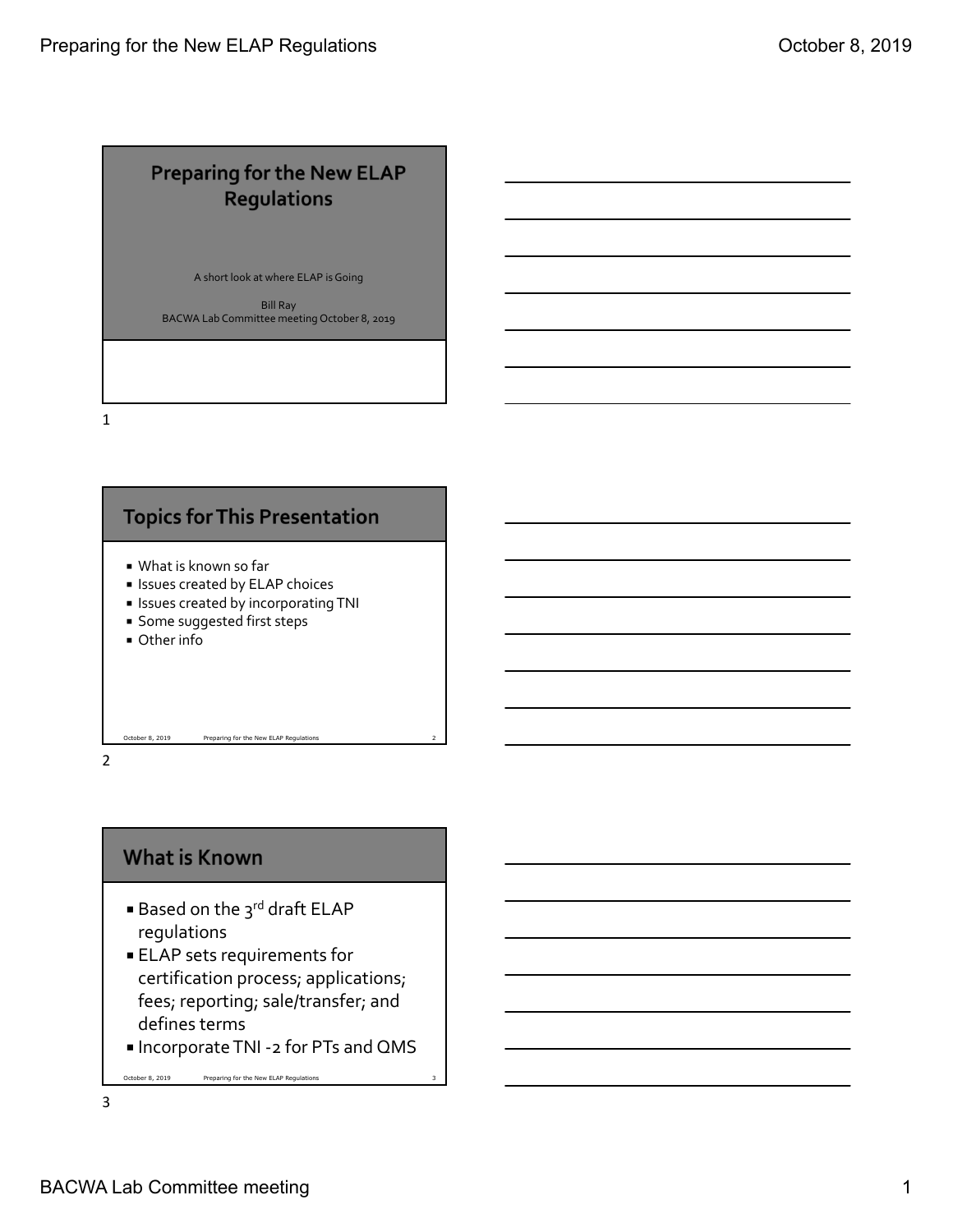#### **Issues with ELAP's Portion**

- Certification process cited in two different places and they have different requirements
- Applications ask for info that is undefined.
- Fees are arbitrary and not in keeping with the requirements in H&SC 100837.(a)
- Added in requirements contrary to statute Places Fields of Accreditation as a list on a

October 8, 2019 Preparing for the New ELAP Regulations

webpage.

4

### **Issues with Incorporating TNI**

- Licensing agreement withANSI (ISO) all ISO (italicized) language cannot be shared but purchased
- TNI copyrighted the entire standard, it cannot be shared but purchased
- Purchasing is by individuals unless you purchase a site license (annual fee).
- Several court cases might not allow incorporation under these conditions

October 8, 2019 Preparing for the New ELAP Regulations

5

#### **TNI Creates Issues**

- Commercial lab focus
- Division of technical and management functions
- Assignment of duties
- Outside business functions

October 8, 2019 Preparing for the New ELAP Regulations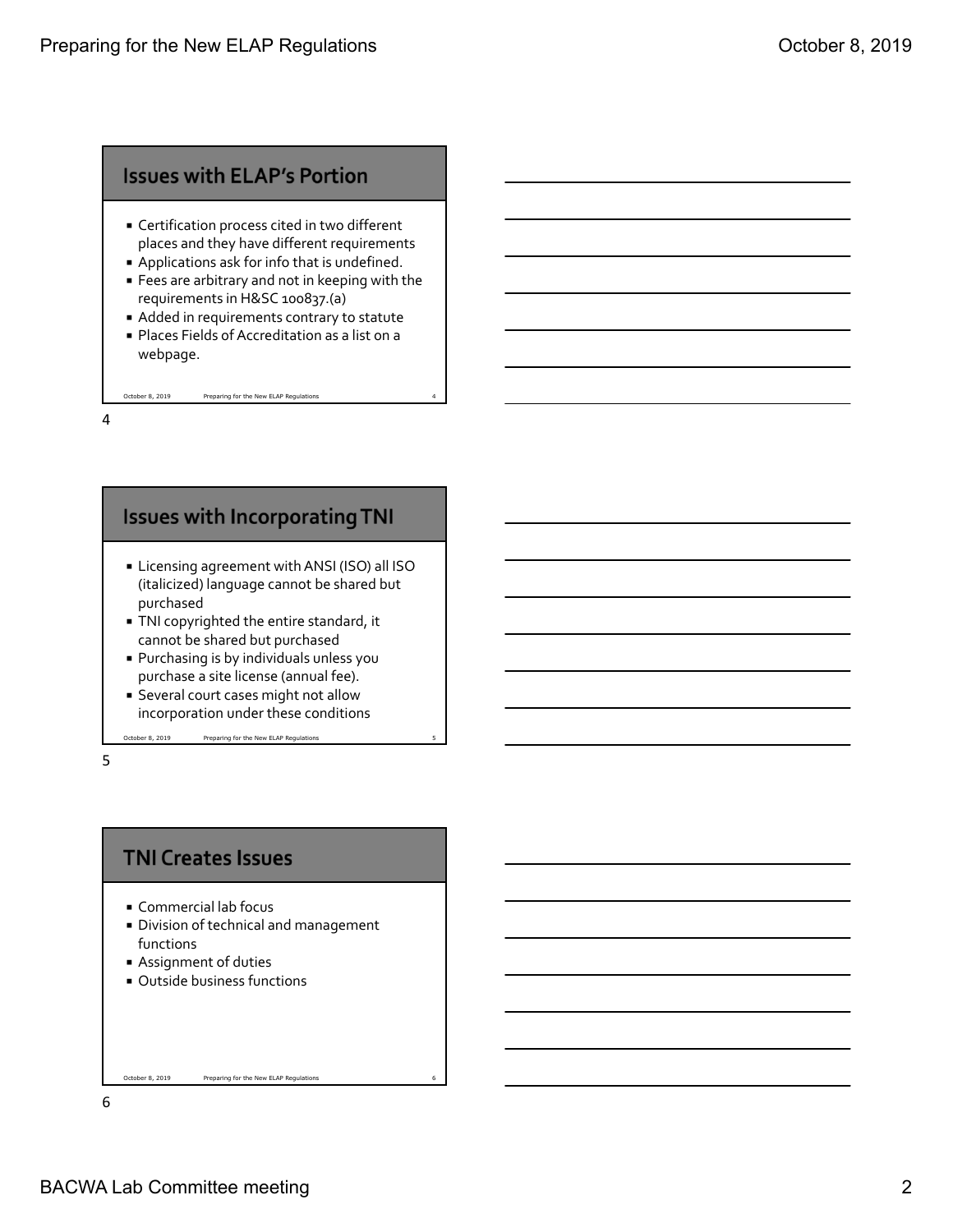



7





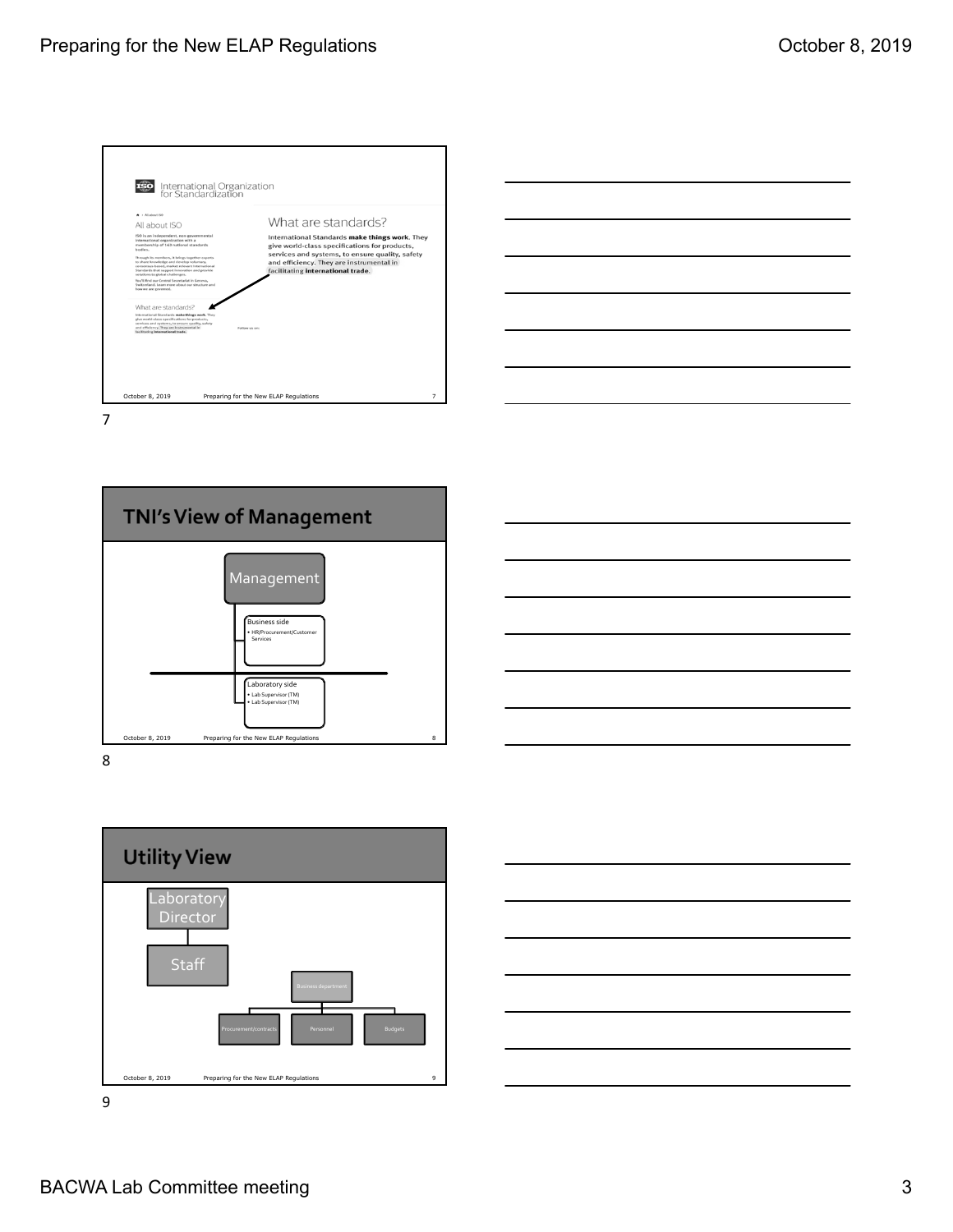#### **Personnel Issues not Resolved**

- Is Laboratory Director = toTechnical Manager or Management
- **If Management, then NO Qualifications but** who would be Technical Manager in 1-person lab
- **If Technical Manager who takes on** Management duties/responsibilities/ authorities

October 8, 2019 Preparing for the New ELAP Regulations

10



11



- Requests handled informally and with a predictable outcome
- Under TNIV1M2 4.4
- Depends on who is defined as a "customer"
- Request will create a contract  $(4.4.1)$
- Records of discussions with requestor (4.4.2)
- Includes subcontracting work  $(4.4.3)$
- CA QMS also places responsibility for work on the applicable lab (CCR  $64814.b.4$ ) vs. V1M2 4.5.3)

October 8, 2019 Preparing for the New ELAP Regulations 12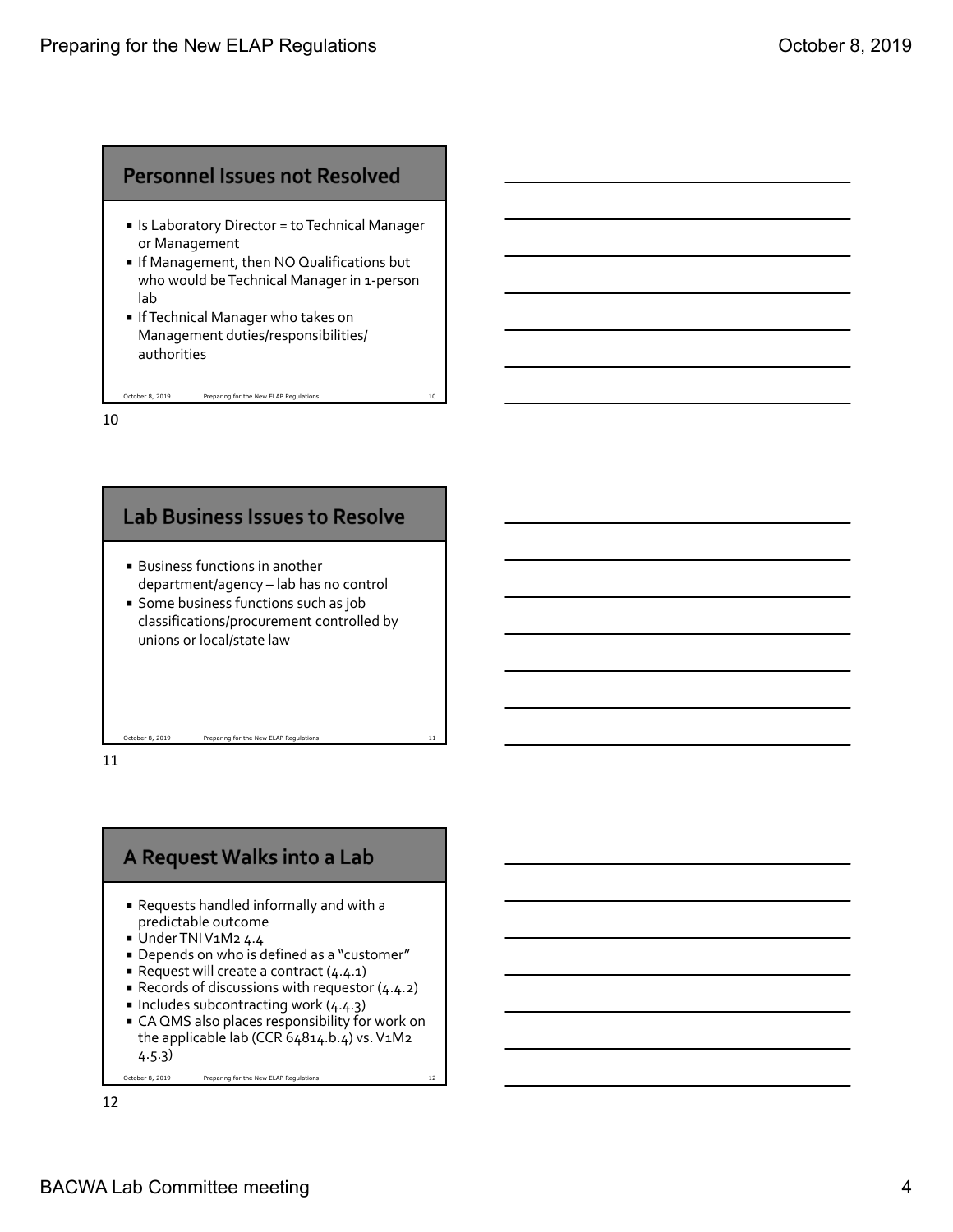

13



14

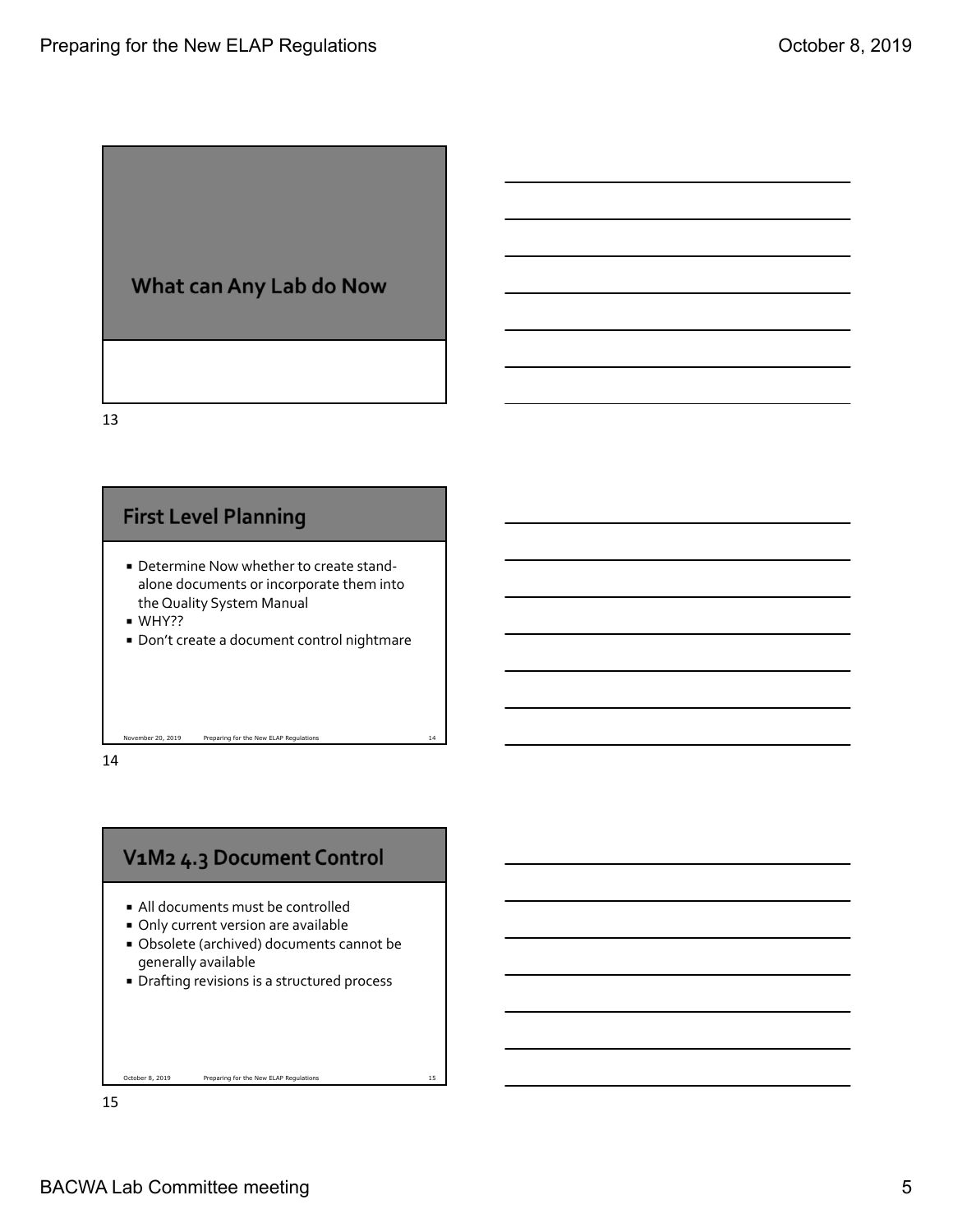

16



- Work on analytical method SOPs now
- Prepare Sample Collection; Sample Receipt-Handing-Acceptance; Training-Demonstrations of Capability; and Limits of Detection‐Quantitation Policies/Procedures
- Draft any additional stand-alone P/Ps
- Draft Quality System Manual

October 8, 2019 Preparing for the New ELAP Regulations 17

17

# **CA QMS**

- **Solved many of the issues created by ELAP** andTNI
- **Added requirements under Transparency**
- Language worked on with cooperation of labs and even an agency partner – but not ELAP
- Needs daylighting to whole lab community

October 8, 2019 Preparing for the New ELAP Regulations 18